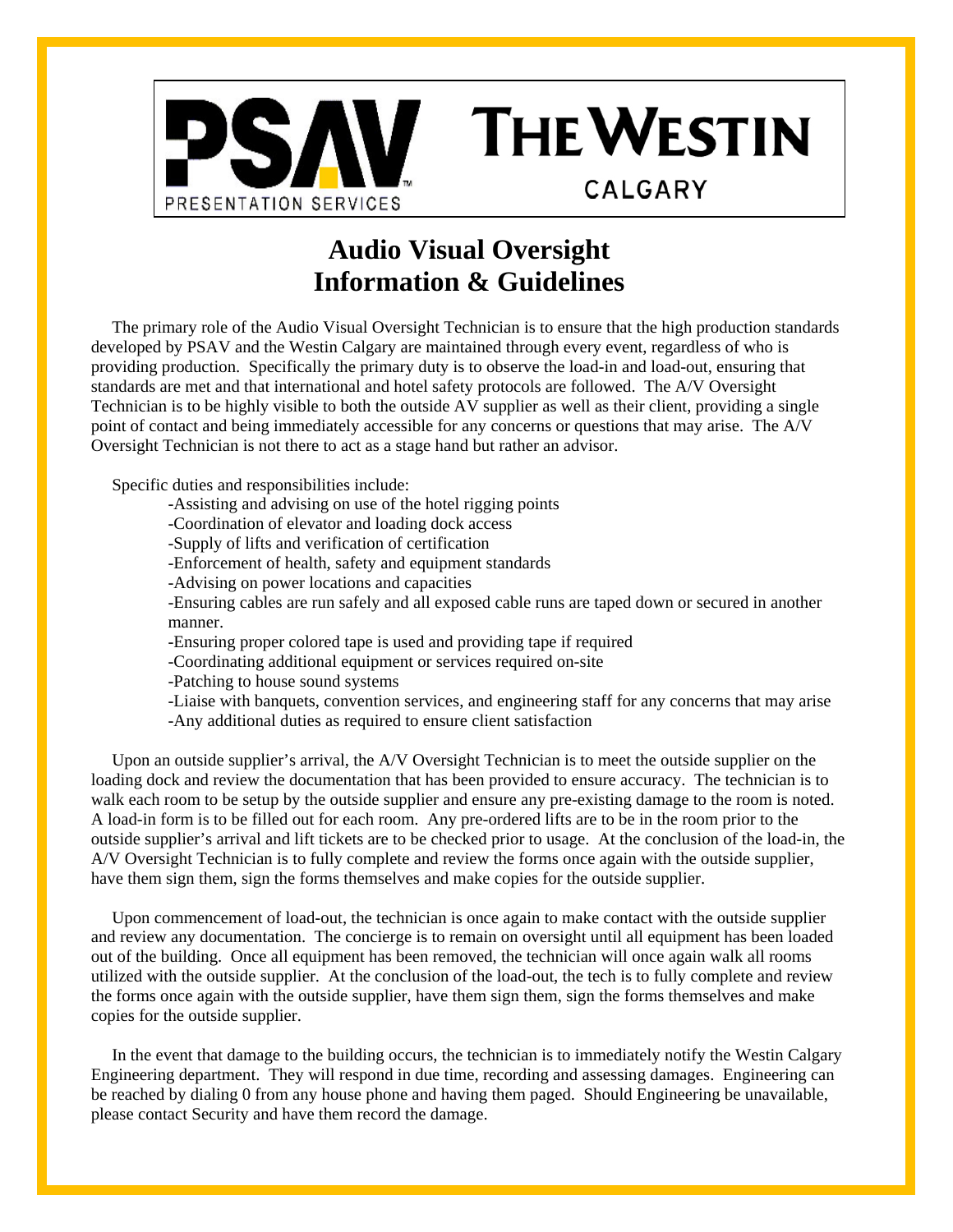

**320 Fourth Ave SW Calgary, AB T2P 2S6 Tel: (403) 508.5142 Fax: (403) 264-9242** 

**THE WESTIN** CALGARY

## **Outside Supplier Order Form**

**Event Information**

| <b>Function Name:</b>    |                      |                     | Method Of Payment: (please check one)              |  |  |  |
|--------------------------|----------------------|---------------------|----------------------------------------------------|--|--|--|
| <b>Function Date(s):</b> |                      |                     | Client Master (include client contact information) |  |  |  |
| <b>Supplier Company:</b> |                      |                     | Visa<br>______MC ______Amex _____<br>Cheque        |  |  |  |
| <b>Supplier Contact:</b> |                      |                     | Credit Card #:                                     |  |  |  |
| <b>Supplier Address:</b> |                      |                     | <b>Expiry Date:</b>                                |  |  |  |
| City:                    | <b>Province:</b>     | <b>Postal Code:</b> | <b>Print Cardholder Name:</b>                      |  |  |  |
| <b>Supplier Phone:</b>   | <b>Supplier Fax:</b> |                     | Cardholder Signature:                              |  |  |  |

### **Electrical Charges**

| Quantity<br>Required | Room | <b>Description</b>                                     | Advance<br><b>Booking</b> | Walk-in<br>Rate | <b>Days Required</b> | Total<br>(Qty x Rate x<br>Days) |
|----------------------|------|--------------------------------------------------------|---------------------------|-----------------|----------------------|---------------------------------|
|                      |      | 15 Amp Single Phase - 120 Volt (Standard Outlet)       | \$60.00                   | \$85.00         |                      |                                 |
|                      |      | 20 Amp Single Phase - 120 Volt                         | \$85.00                   | \$115.00        |                      |                                 |
|                      |      | 30 Amp Single Phase - 120 Volt                         | \$100.00                  | \$135.00        |                      |                                 |
|                      |      | 20 Amp Single Phase - 208 Volt                         | \$130.00                  | \$165.00        |                      |                                 |
|                      |      | 30 Amp Single Phase - 208 Volt                         | \$150.00                  | \$185.00        |                      |                                 |
|                      |      | 50 Amp Single Phase - 208 Volt                         | \$190.00                  | \$260.00        |                      |                                 |
|                      |      | 100 Amp 3 Phase                                        | \$460.00                  | \$625.00        |                      |                                 |
|                      |      | 8 / 15 Amp Single Phase Circuits (50Amp Breaker Panel) | \$450.00                  | \$485.00        |                      |                                 |
|                      |      | 200 Amp 3 Phase Min. 2 Weeks in Advance                | \$650.00                  | \$775.00        |                      |                                 |

## **Connections**

| Quantity<br>Reauired | Room | <b>Description</b>                 | Advance<br><b>Booking</b> | <b>Walk-in</b><br>Rate | <b>Davs Required</b> | Total<br>(Otv x Rate x<br>Days) |
|----------------------|------|------------------------------------|---------------------------|------------------------|----------------------|---------------------------------|
|                      |      | House P.A. System Patch (per room) | \$50.00                   | \$65.00                |                      |                                 |
|                      |      | Video Patch in Ceiling (per patch) | \$75.00                   | \$80.00                |                      |                                 |

| <b>Mandatory Oversite</b> |                                                       |                           |                 |                                                   |                         |  |  |
|---------------------------|-------------------------------------------------------|---------------------------|-----------------|---------------------------------------------------|-------------------------|--|--|
| Quantity<br>Reauired      | <b>Description</b>                                    | Advance<br><b>Booking</b> | Walk-in<br>Rate | <b>Estimated</b><br>Hours of Setup<br>& Dismantle | Total<br>(Rate x Hours) |  |  |
|                           | Setup/Dismantle Oversight Per Hour (mandatory charge) | \$60.00                   | \$75.00         |                                                   |                         |  |  |
|                           | Holiday Oversite Per Hour                             | \$90.00                   | \$125.00        |                                                   |                         |  |  |

| Rental                                                                                                                    |      |                                                              |                           |                        |               |                                 |
|---------------------------------------------------------------------------------------------------------------------------|------|--------------------------------------------------------------|---------------------------|------------------------|---------------|---------------------------------|
| Quantity<br>Required                                                                                                      | Room | <b>Description</b>                                           | Advance<br><b>Booking</b> | <b>Walk-in</b><br>Rate | Days Required | Total<br>(Qty x Rate x<br>Days) |
|                                                                                                                           |      | Electrical Package - AC Cable & 12Amp Power Bar              | \$15.00                   | \$20.00                |               |                                 |
|                                                                                                                           |      | 12' Drop Down Screen (Available only in Britannia & Mayfair) | \$50.00                   | \$75.00                |               |                                 |
|                                                                                                                           |      | <b>T-Bar For Projectors</b>                                  | \$50.00                   | \$75.00                |               |                                 |
|                                                                                                                           |      | GENIE Scissor Lift -- MUST HAVE OPERATOR'S LICENCE           | \$350.00                  | \$425.00               |               |                                 |
|                                                                                                                           |      | Olive Gaffer Tape (this color MUST be used)                  | \$8.00                    | \$10.00                |               |                                 |
| Storage Room for Equipment (Empty Road Cases Are Not Allowed to be Stored in Function Rooms) - Please order Through Hotel |      |                                                              |                           |                        |               |                                 |

| Setup Date:         | <b>Additional Comments:</b> | Subtotal           |  |
|---------------------|-----------------------------|--------------------|--|
| <b>Setup Time:</b>  |                             | 18% Service Charge |  |
| <b>Strike Date:</b> |                             | 5% GST             |  |
| <b>Strike Time:</b> |                             | <b>Total Order</b> |  |

Signature: Date: Date: Date: Date: Date: Date: Date: Date: Date: Date: Date: Date: Date: Date: Date: Date: Date: Date: Date: Date: Date: Date: Date: Date: Date: Date: Date: Date: Date: Date: Date: Date: Date: Date: Date: D